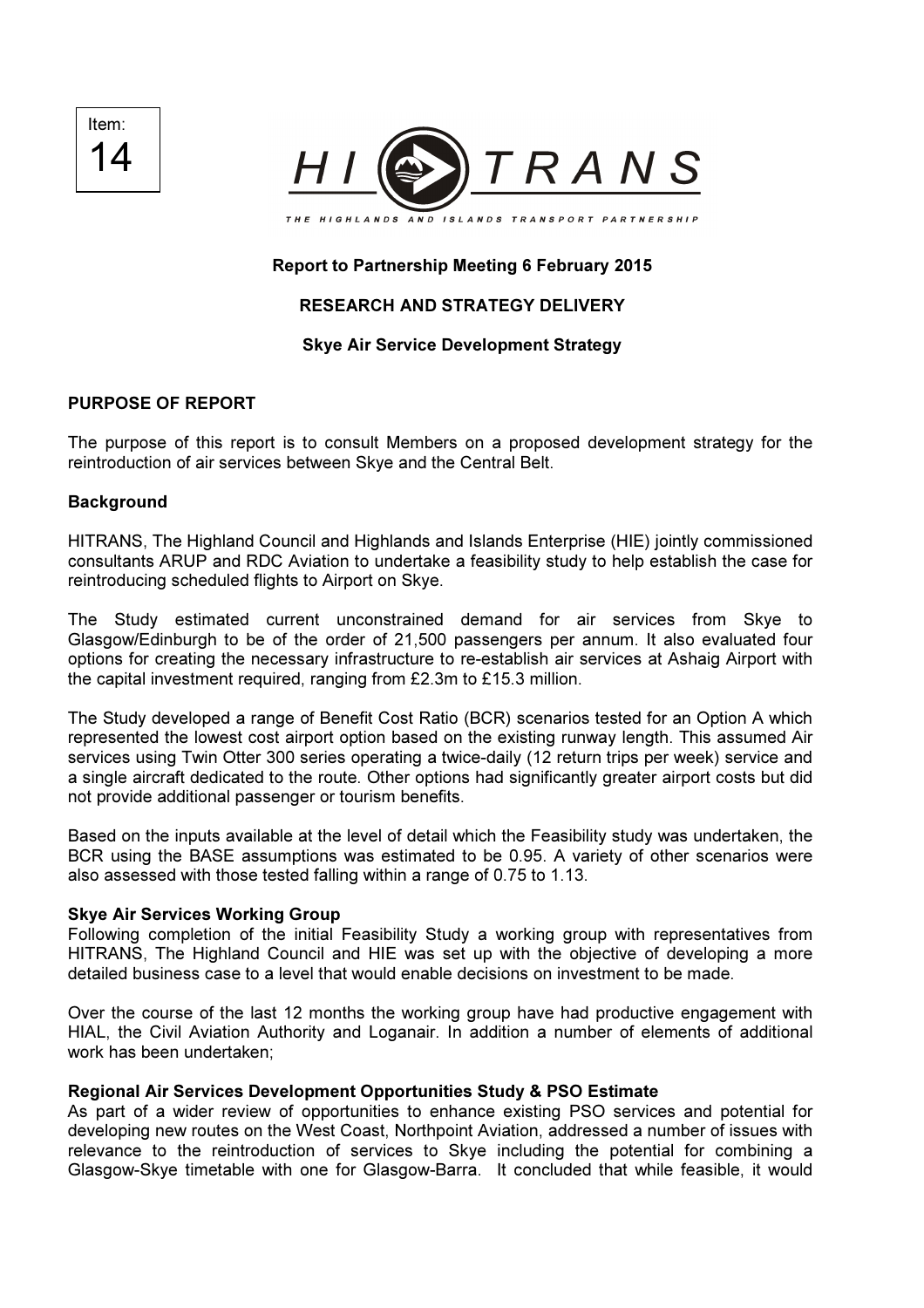require the use of two Twin Otters assuming that night-time operations would be possible at Skye; and that the Glasgow PSO services to Campbeltown and Tiree were covered by a Saab 340 or similar aircraft. It also indicated that the leasing and maintenance costs for operating Twin Otters were likely to be higher than those estimated in the Skye Feasibility study especially if the service was to be combined in some way with the Barra service.

HITRANS subsequently commissioned a Northpoint Aviation in partnership with Nineteen 100, to provide an updated estimate of the annual subsidy requirements of a providing a scheduled Skye air service based on the operating model outlined in the Skye Feasibility Study. The revised estimate based on a base case passenger volume of 14,500pa and a fare scale of £100 per sector (low end of possible fare scale charge) is £923,764.

## CAP 232 Survey and Aerodrome License

Following advice from the CAA, HITRANS also commissioned SLC Associates to undertake a CAP232 survey of the airstrip which will enable the CAA to provide advice on the necessary infrastructure and operational requirements that will be required for scheduled services to be reintroduced once an application for an aerodrome license has been submitted.

--------------------------------------------

Over the coming months HITRANS intends to progress the following additional work in partnership with other Working Group members so that an updated business case can be developed towards the end of summer 2015;

### Aerodrome Licensing Process

It is the responsibility of the CAA to ensure that the holders of an aerodrome licence are competent and suitable persons to exercise the privileges of that licence. The CAA uses CAP 168 Licensing of Aerodromes in support of the granting of an aerodrome licence. Aerodromes where flights for the purpose of the commercial air transport of passengers or the public transport of passengers, and/or flying training in aircraft above specified maximum total weights authorised take place, are required to be licensed by the CAA.

HITRANS and The Highland Council have commenced this process so that a greater understanding of the likely CAPEX and OPEX can be obtained. This will facilitate a site visit by the CAA and their input into the investment needed at the aerodrome near Broadford.

### Wider Socio-Economic Benefits

Running parallel to this technical work, the Working Group hope to gather further information on the wider social and economic benefits that a scheduled service to the central belt may enable by undertaking detailed business surveys of the companies and organisations likely to utilise any service. Colleagues at Highlands and Islands Enterprise are leading on this work which is critical to the overall business case as the original feasibility study only identified a marginal Benefit Cost Ratio case and while the likely capital costs appear manageable, it is the operating / revenue costs is likely to be the most significant challenge to overcome.

### Recommendation

Members are invited to support the proposed development strategy for the re-introduction of air services to Skye.

| <b>Risk</b>  | impact | ∣ Comment                                                     |
|--------------|--------|---------------------------------------------------------------|
| RTS delivery |        | This work supports RTS Strategic priority S11a to reintroduce |
|              |        | scheduled air services between Skye and the Central Belt      |